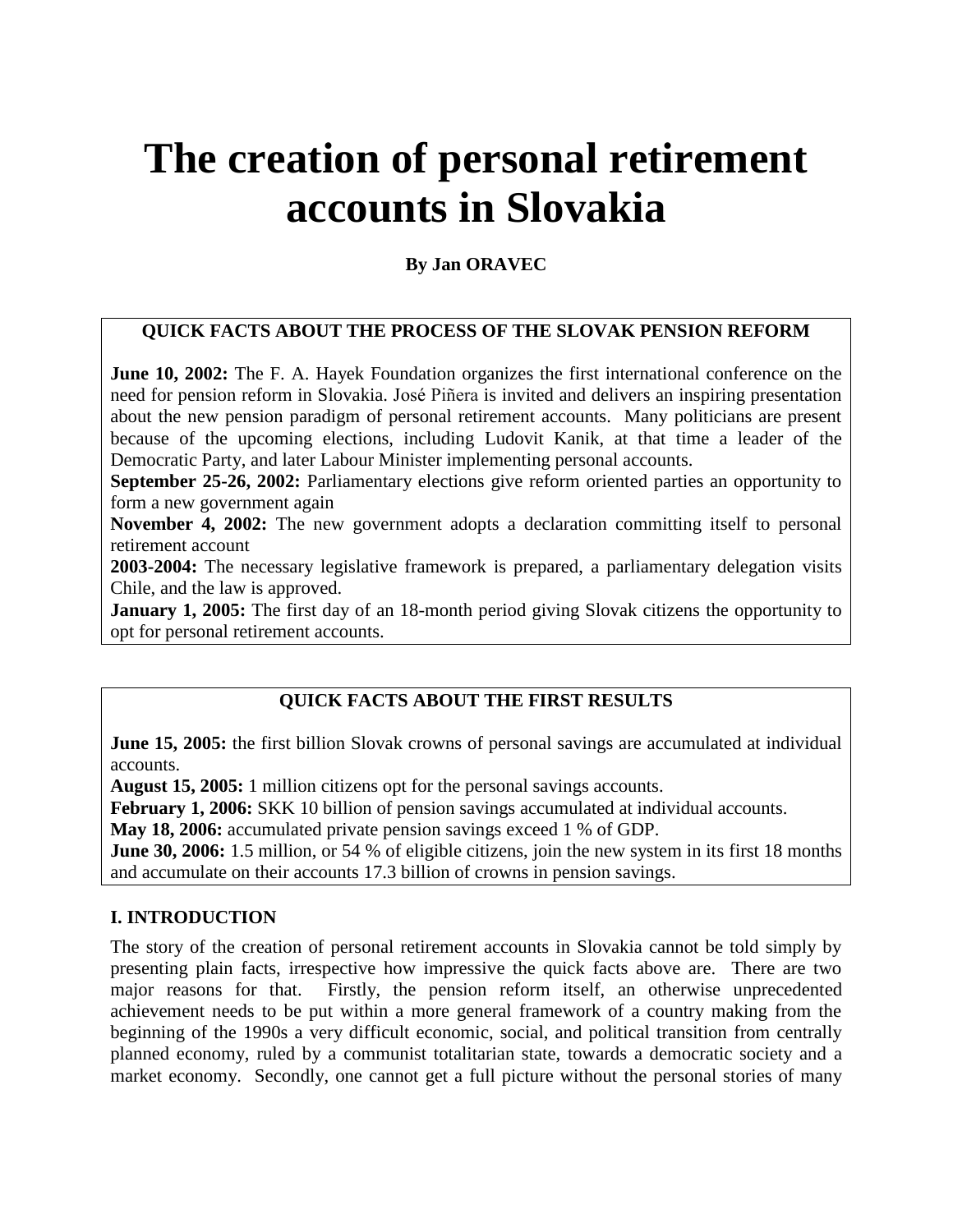individuals whose personal views, thoughts, visions, attitudes, and decisions were of crucial importance in terms of their impact on the overall result.

These two observations are fully projected into the following personal reflections upon the story of the creation of the personal retirement accounts in Slovakia. Firstly, the text is divided into three time periods, each identifying its own specific challenges and describing the strategies to meet them 1990-1998 was a period of intense and far-reaching overall political, economic and social changes. However, the waters of pension reform were flowing very slowly, almost stagnating in the meanders of a state run system inherited from communist times. In 1998-2002 there were the first signs of increased public awareness of a pension time bomb ticking also in Slovakia, with the first – far from ideal - reform proposals elaborated by the government towards the end of this period. And in 2002-2006 a new "world record" was set as the Slovak pension reform with individually owned retirement accounts was prepared and implemented in just 30 months.

Secondly, throughout the text covering various periods the role of individuals will be constantly underlined. Only dedicated individuals can make the difference. Of course, they also need other conditions working in their favour: a favourable political development, politicians willing and ready to implement the reform, meeting the right people at the right time, interest and positive attitudes of crucial media, etc. The story of the Slovak pension reform is almost a textbook illustration of how all these conditions for success came together.

Finally, these reflections are written also as a tribute to José Piñera for his contribution to the introduction of personal retirement accounts in Slovakia. José is a man who not only pioneered the first comprehensive dissolution of a Bismarckian welfare state in the 20<sup>th</sup> century. In addition, he is making enormous efforts to spread the important idea of individual liberty by ever expanding the list of countries undergoing pension reform following the example he set up 25 years ago.

## **II. 1990-1998: The Stone Age of Cosmetic Changes in State Pension System**

- **The major Problem of the Period:** The pension "time bomb" is overshadowed by other urgent problems as Slovakia is busy making the transition from a centrally planned economy to a market economy and becoming a newly sovereign country.
- **My strategy:** to conduct research and increase public awareness via lectures and presentations.

## **The Very First Years of Transition**

The collapse of communism in November 1989<sup>1</sup> and the Velvet Revolution opened a window of opportunity for implementation of far-reaching reforms. To understand why a pension reform – the mother of all reforms - was implemented only after 15 years of transition, we need to go back to the beginning of the transition process itself.

 $\overline{a}$ 1 At that time Slovakia was a part of Czechoslovakia, a compound state – federation of two nations, Slovaks and Czechs, living together since 1918.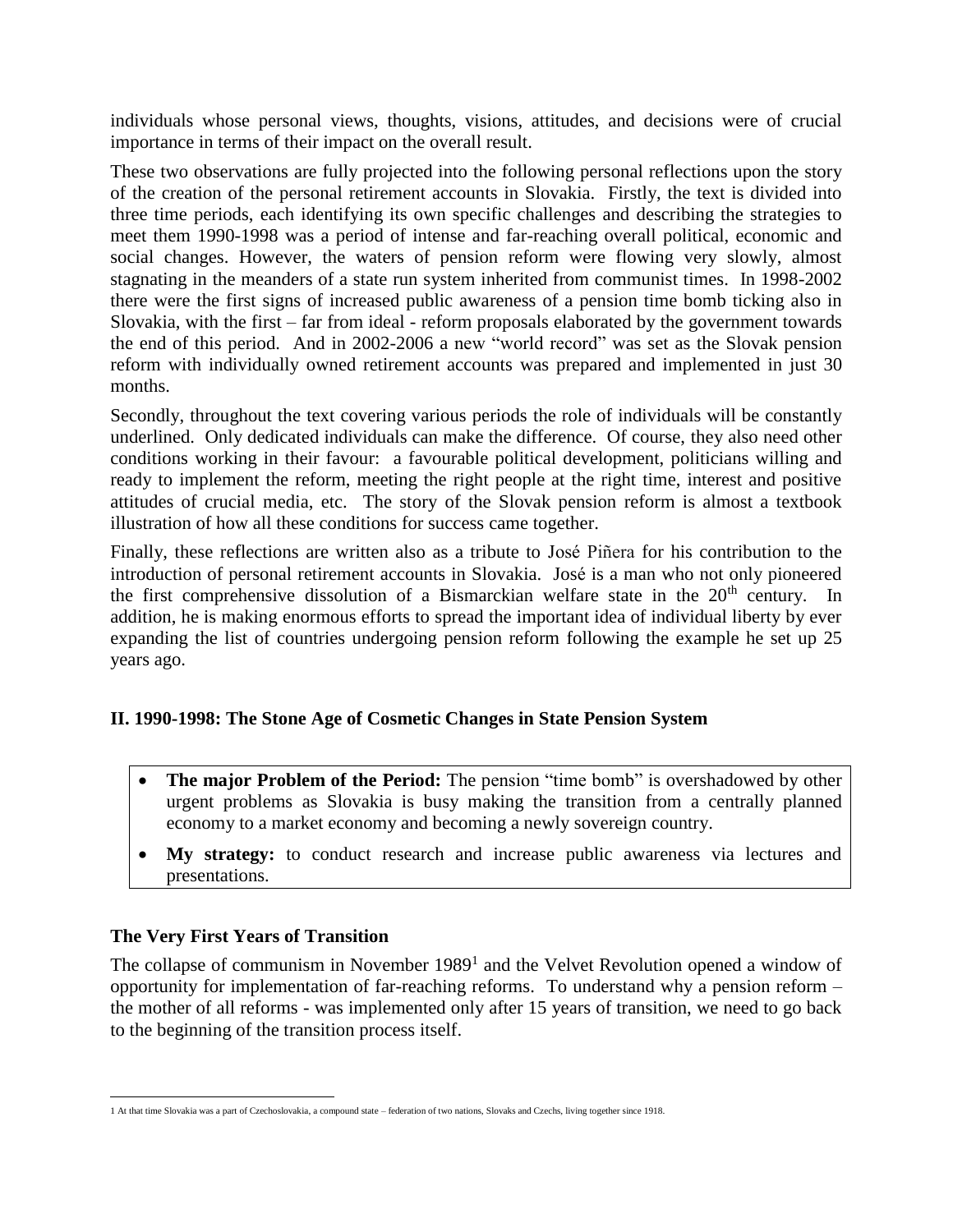In 1989 the Slovak economy had one of the highest shares of state ownership in the economy in the world<sup>2</sup>, most of the Slovak exports were directed to non-competitive markets of former communist countries, and the Slovak economy was dominated by several large companies quickly losing their competitiveness, and employing tens of thousands of people. The whole economy and society was in urgent need of fundamental structural adjustments.

As a result, in the beginning of 1990 there were many urgent challenges:

- The transition from a totalitarian Communist regime to a multiparty democracy,
- The transition from a centrally planned economy to a market economy,
- The transition from state paternalism to individual responsibility.

Facing just one of these challenges would be more than enough for one generation. That is why I sometimes call this period "*One Century Compressed Into One Decade"!<sup>3</sup> .* Discussions about privatisation and restructuring of state owned companies, market opening and liberalisation, including deregulation of politically sensitive prices<sup>4</sup> were at the top of the political agenda of that time.

In the late 1980s I was working as a young research assistant at the Institute of Economics of the Slovak Academy of Sciences. It was an exceptionally exciting time as everybody wanted to contribute to the necessary changes. I was no exception. Since free-market thinking was an extremely scarce good at the time, I was looking for the most efficient way to accelerate the transformation towards a free market and a free society.

The first step was to facilitate association of like-minded individuals and that was why – together with my colleague Ivan Svejna – we established The Libertarian Club in the early 1990s. After several months we felt that we needed to take further steps in order to increase our impact. And we invited other market-oriented people<sup>5</sup> to establish an economic think tank called The F. A. Hayek Foundation<sup>6</sup> in 1992. Its main mission was to establish a tradition of free market thinking and free market policies that were virtually absent in Slovakia before November 1989. Later on Ivan Miklos and others went their own way and established their own economic think tank called MESA 10.

In the meantime, history was taking giant steps almost every day. Due to differences in its industrial structures<sup>7</sup> Slovakia was disproportionally hit by the first reform measures<sup>8</sup>. Growing disagreements between Slovaks and Czechs over structural reforms, and the monetary and fiscal policy mix led to the well-known "velvet divorce<sup>3</sup>" of the Czecho-Slovak federation and its split into two internationally recognised states as of January 1, 1993. As a result, in addition to the above-mentioned three parallel historical and unprecedented transitions, Slovakia was forced to face a fourth difficult process: the transition from a federation to an independent state.

#### **The pension system in the shadows**

 $\overline{a}$ 2 It was about 98 % of GDP.

<sup>3</sup> Ján Oravec: "THE TRANSITION OF SLOVAKIA: One Century Compressed Into One Decade", Economic Freedom Network Annual Meeting, Bratislava, October 16, 2003.

<sup>4</sup> Gas, electricity, heat, rents, etc.

<sup>5</sup> Including Jozef Kucerak, the prime minister of the first reform oriented Slovak government after November 1989, Ivan Miklos, then the minister of privatization in the same government, and many recognized economic journalists, or other well-known people.

<sup>6</sup> At that time Hayek was perceived by us as one of the most persuasive symbols of free market thinking of 20th century.

<sup>7</sup> dominated by heavy industry.

<sup>8</sup> While unemployment rates in the beginning of 90-ies were steadily below 2 % in the Czech Republic, they exceeded 10 % in Slovakia.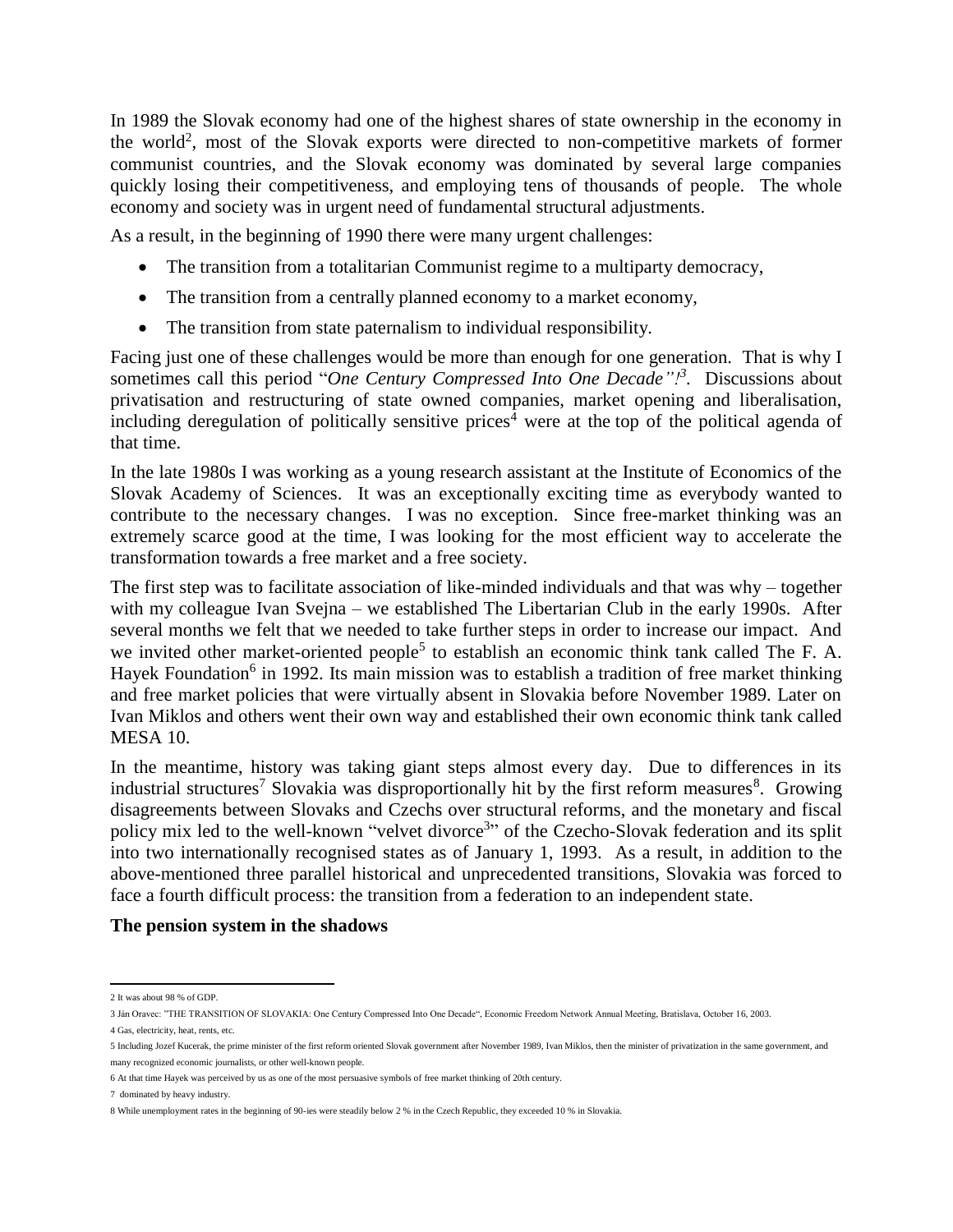Only by recognising all specific features of this period one can understand why pension reform was not a top priority in those days. We were all aware of the importance of the ageing challenge from the very beginning; at the same time we were simply completely consumed and busy debating and solving all other urgent issues associated with privatisation, restructuring, price deregulation, trade liberalisation, etc.

As the years went by and the transition experience accumulated I started to understand that of the above mentioned four historical challenges the transition from state paternalism to individual responsibility is by far the most difficult transition of all. After 40 years of communism people still believed that it is up to the state to take care of them in their retirement, to finance, administer, provide, and safeguard their pension benefits. The institutional framework and the main features of the pension system at the time worked accordingly.

The Slovak welfare state in the first half of the 1990s was still a centralised system taking care of the individual from cradle to grave. It was a compulsory pay-as-you-go system with universal coverage and defined benefits financed from payroll taxes. It was complicated<sup>9</sup>, conditions of eligibility were not transparent, benefits were automatic claims, the system was extensive, expensive, and open to abuse. The first changes introduced into the pension system were just reactions to urgent transition problems. For example, as of March 1, 1991 a pension indexation was introduced to protect pensioners against the high inflation rates that resulted from price liberalisation.

However, the original centralised state system did not manage to stay immune to certain reform efforts to decentralise it. It was important that financing of welfare services was separated from the state budget. In 1993 the *National insurance company* was established to take care of sickness, pension and health insurance, and various benefits. In 1994 this institution was transformed into a public tripartite institution<sup>10</sup>, and renamed to the *Social insurance company*<sup>11</sup>.

Later, in 1996, voluntary and non-universal occupational schemes were introduced as employeremployee schemes managed by pension insurance companies<sup>12</sup> and state were defining the rules of the game and the supervision. There were also other partial changes implemented, for example, preferential treatments of different working categories were abolished as of January 1, 1994

1994 was also an important year because *The World Bank* published its famous report<sup>13</sup> presenting the first comprehensive and global examination of old age income security. This report distinguished for the first time three systems which since have become well-known as the "three pillar" architecture of the reformed pension system:

- a publicly managed system with mandatory participation and the limited goal of reducing poverty among the old
- a privately managed, mandatory savings system
- a voluntary savings system

The report concluded that *"a combination of different income security policies is more effective than any single approach"*.

 $\overline{a}$ 9 With 80 different kind of benefits.

<sup>10</sup> With representatives of the government, trade unions, and employers being present in its board.

<sup>11</sup> Taking care of sickness and pension insurance + accident insurance, reduced number of benefits payments.

<sup>12</sup> With 100 000 clients minimum requirement.

<sup>13</sup> Averting the Old Age Crisis, The World Bank, Washington, 1994.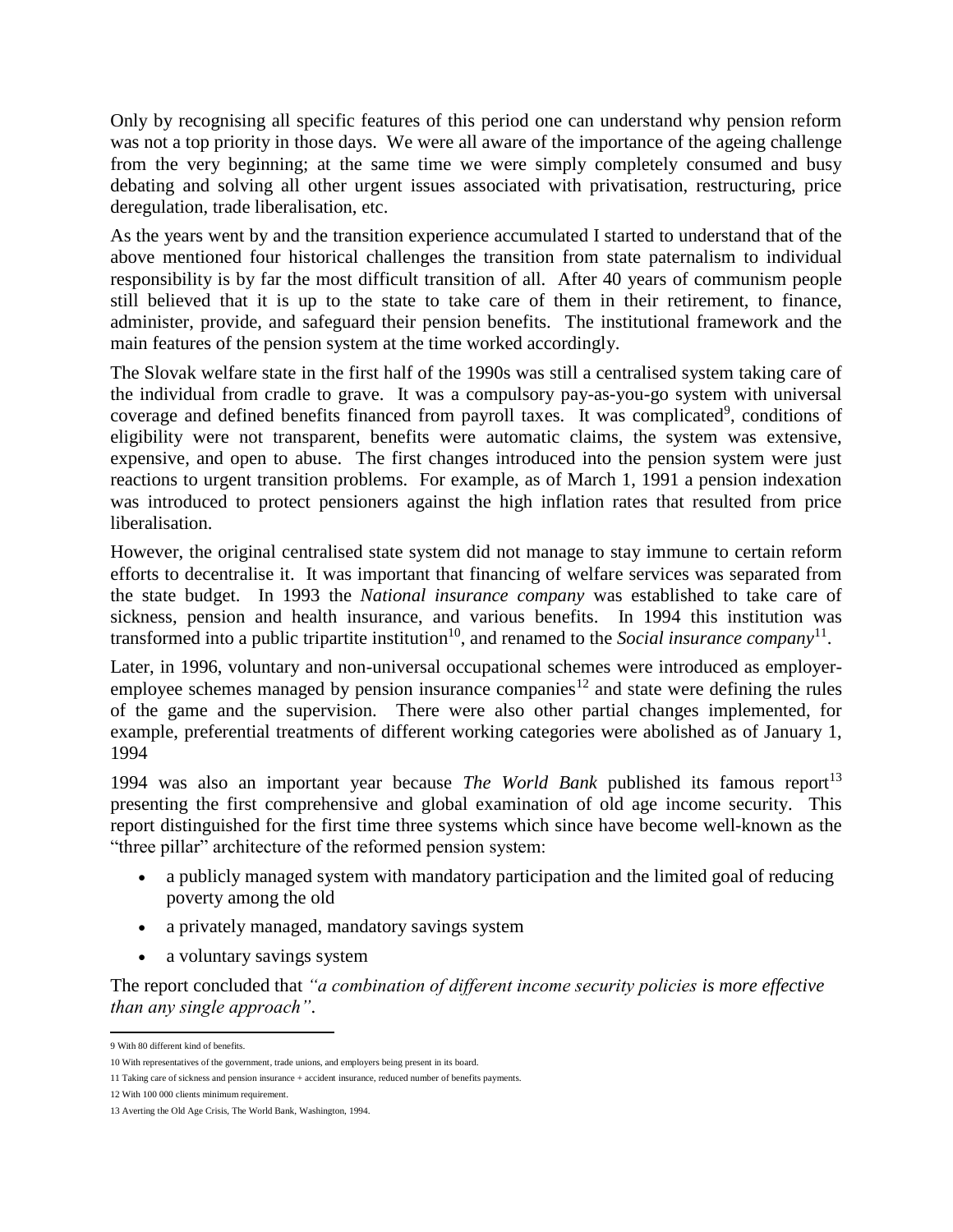I read this report, and from the beginning had difficulties accepting its proposals. As for a "freedom fighter" it was impossible for me to accept the idea that the transition from state paternalism to individual responsibility would end up in a semi-paternalistic system where individual freedoms and responsibilities would be limited by obligatory requirements of the government, although I realized that the complete transition would still take a very long time.

Despite my disagreements with major conclusions and the proposed three pillar architecture, the analytical aspects of the report even further increased my interest in these issues. At the time I was giving even more lectures and public speeches focused on the urgency of the pension crisis, the lack of public awareness of these problems, including politicians, policy-makers and major media, and the necessity to take immediate actions to reverse the negative developments. In my papers<sup>14</sup> and presentations I focused on global trends in pension reform and the lack of attention in Slovakia, based on the following foreign inspirations for pension scheme reform strategies: 1. Singapore – a centralised system of mandatory personal savings administered by the state, 2. Chile – a decentralised system of mandatory personal savings managed by private pension funds.

I thought that these inspirations could be applied to the Slovak pension scheme by choosing one of the following reform strategies: 1. introducing mandatory personal savings accounts at the existing Social Insurance Institution<sup>15</sup>, or 2. introducing mandatory personal savings accounts and decentralising their administration to either a) existing life insurance companies, or b) newly created specialised institutions (pension funds)<sup>16</sup>. My strong preference went from the very beginning to the Chilean model. Again, I saw a mandatory aspect of these reform scenarios only as an intermediary step towards the system based on voluntary pension savings of individual citizens and with absence of any state paternalism.

In addition to campaigning in Slovakia I was making presentations on these issues abroad, including the following two: on November 12, 1996 I made a presentation of the social security system in Slovakia in Warsaw, Poland at an event organized by the Polish Chamber of Commerce, on December 11, 1997 at a workshop *"Pension Reforms in Eastern Europe"* in Ljubljana, Slovenia I presented a paper called *"Pension Scheme in Slovakia and Relevance of World-Wide Pension Scheme Reform Efforts to Slovakia".*

## **III. 1998-2002: Increased Public Awareness, the First Reform Efforts**

- **The major problem of the period:** the pension crisis is finally identified as a major problem, pension reform becoming a top priority of the government, however, the wrong solutions elaborated as a result of a leftist politician becoming Labour Minister
- My strategy: to fight against approval of the wrong solutions proposed by the Labour Ministry

1998 was a very important year for the acceleration of pension reform efforts as well as for Slovakia overall. From 1993 to 1998 the Slovak governments were implementing mostly bad, mistaken, and irresponsible policies. The originally intended concept of a voucher privatisation was replaced by direct sales of state property to insider buyers<sup>17</sup> with generally negative consequences: non-transparency, corruption, growing collusion between political and business

 $\overline{a}$ 14 J. Oravec: Analysis of Various Welfare State Systems, Bratislava, 1997, written for The Institute of Liberal Studies Bratislava.

<sup>15</sup> "Singapore model"

<sup>16 &</sup>quot;Chilean model"

<sup>17</sup> Mostly by friends, families, loyal people.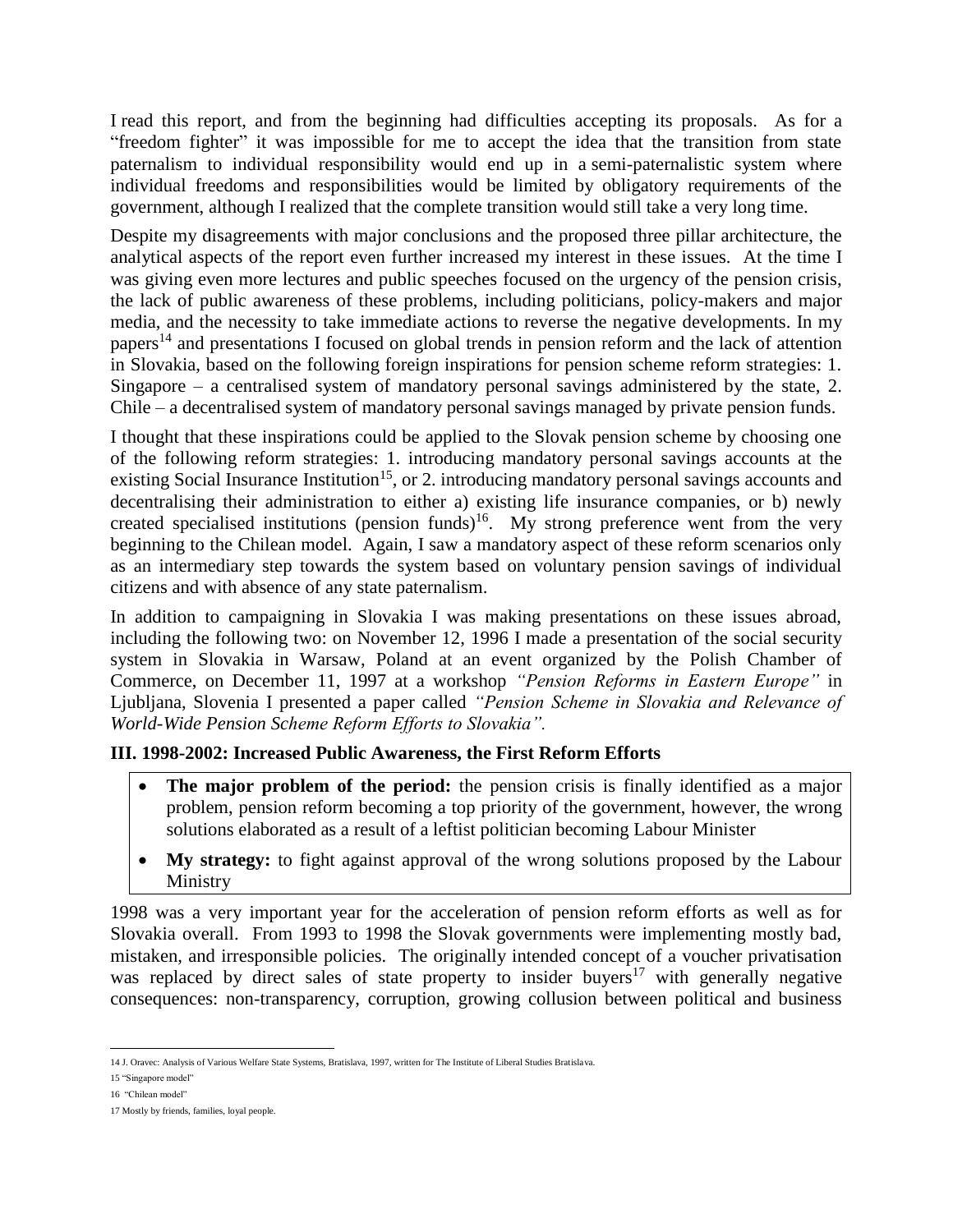elites. Certain sectors and companies were excluded from privatisation<sup>18</sup>, politically sensitive prices were not deregulated and companies producing these commodities and services experience serious financial troubles. A restrictive fiscal policy was replaced by an expansionary one<sup>19</sup> with growing budget deficits, and government debt, as government borrowing was crowding out private investment<sup>20</sup>. Since foreign investment was discouraged the Slovak economy was seriously under-capitalised. The legislative framework was increasingly distorted by vested interests<sup>21</sup> Slovakia was excluded from the integration efforts<sup>22</sup> of other transition countries.

As a result of all these measures and their negative results there was almost universal consensus among experts as well as the general public that the country was heading in the wrong direction. The major slogan of the political opposition was embodied into one single word: CHANGE. Even though the 1998 parliamentary elections were won by HZDS, the party chaired by Mr. Meciar, a prime minister with authoritarian tendencies, its coalition potential was close to zero. As a result of this the opposition parties, three right wing parties and one left wing party, were able to form a new government set on reversing the previous bad policies.

Starting in 1998 the government accelerated privatisation and widely used a method of open international tenders. Banking, telecommunications and the energy sector were restructured and privatised by foreign investors. Politically sensitive prices were deregulated and regulatory framework was reformed, more insulated from political influence through the establishment of independent regulatory authorities. Large public infrastructure investments were slowed-down, intentions to reform the public sector declared, and as a result of more responsible fiscal policies government bond rates were significantly reduced. Foreign capital was attracted by (first) tax holiday, and (more importantly) by efforts to improve the business environment. The legislation was also liberalised in many areas and sectors in order to comply with international standards. Finally, the integration efforts were accelerated and Slovakia became a member of the OECD member in December 2000, and had realistic prospects for becoming EU and NATO member.<sup>23</sup>

In the beginning of this period it was clear to our team in the Hayek Foundation that the 1998- 2002 period did represent a window of opportunity for implementing many of our ideas, including tax and pension reforms. Since the foundation was established we had consistently been practising our *"think tank-do tank"* approach. We were not only promoting reform ideas and encouraging public debate on various issues, we were always also lobbying for their implementation trying to persuade politicians, policy-makers, law-makers, and opinion-makers that by a contributing to their implementation they would encourage prosperity in our country.

In order to help to accelerate much delayed structural reforms in Slovakia we made a strategic decision back in 1999 that I would accept a position of Chief of Strategy at the Ministry of Economy. I was going there with a vision of the ministry to be changed fundamentally, to make its transition from a ministry conducting old-fashioned industrial, energy, and trade policies based on strong sectoral focus<sup>24</sup>, to a modern ministry with modern policies focused on improving the business environment in Slovakia.

 $\overline{a}$ 

<sup>18</sup> Including banking, telecom, energy sectors.

<sup>19</sup> With public expenditures aimed at large public infrastructure investments.

<sup>20</sup> At some point government bonds interest rates exceeded 30 % when there was one digit inflation.

<sup>21</sup> Government policies were increasingly favoring some and discriminating against others.

<sup>22</sup> EU, NATO, OECD.

<sup>23</sup> Slovakia eventually became a member of NATO and the EU in 2004.

<sup>24</sup> Picking winners, selecting sectors and companies to be promoted by the government.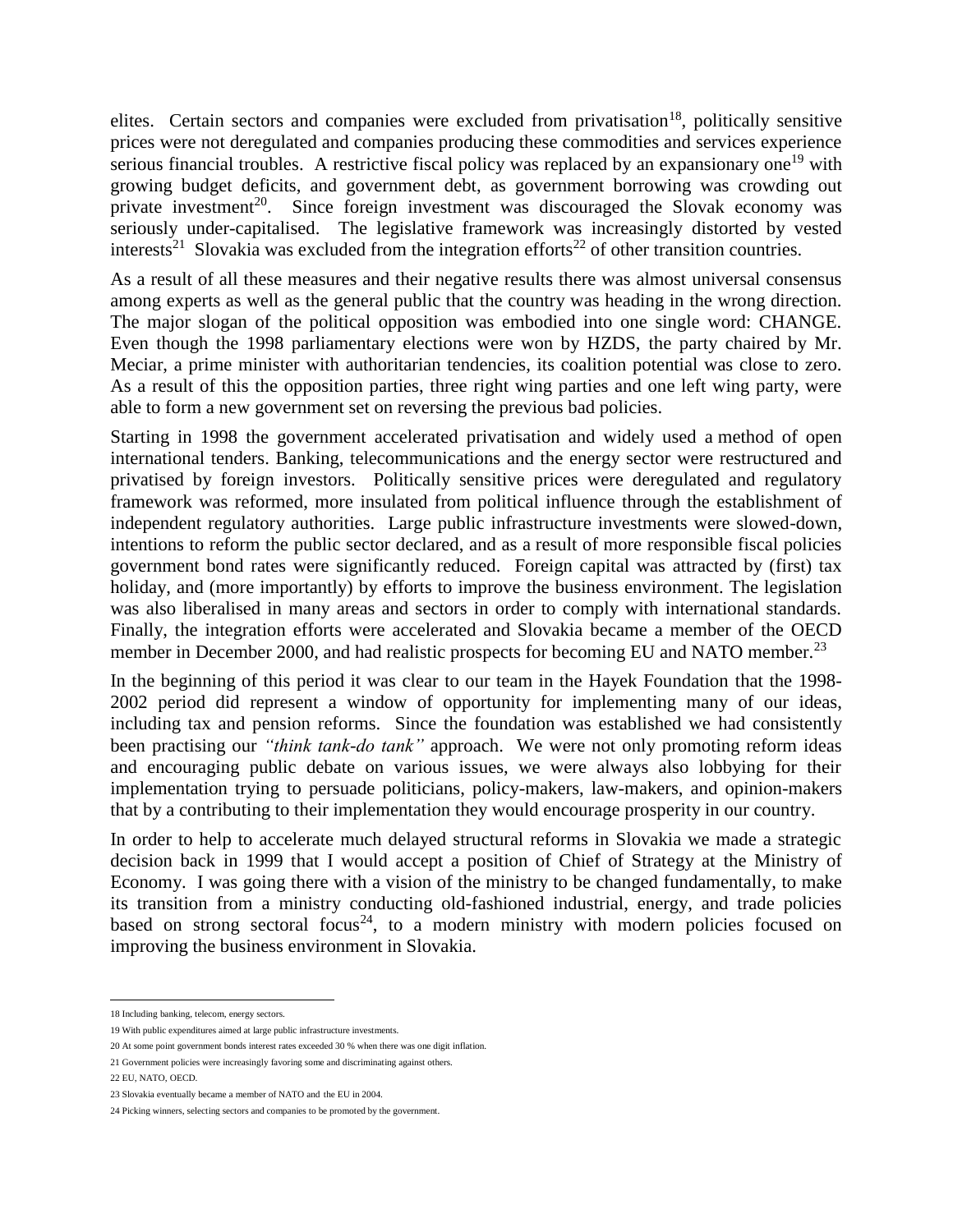Most of my activities were focused on corporate sector reforms that were badly needed to increase the competitiveness of the Slovak economy. It was crystal clear to me that this could not be done without significant improvements of the business environment, especially its legislative, regulatory and administrative framework. In co-operation with FIAS experts<sup>25</sup> my team prepared a strategy paper on the elimination of legislative, regulatory, and administrative barriers for doing business in Slovakia, including a list of detailed proposals and measures how to improve the business environment in a defined period of time. This paper was highly welcomed and appreciated by domestic experts and Slovak as well as foreign businesses as a foundation of probusiness government policies in upcoming months and years.

The tax system is without any doubt one of the most crucial elements of the business environment. The Hayek Foundation started its own campaign for reducing the total tax burden in Slovakia and for implementing a flat tax idea in 1997. In 1997 we established *The Slovak Taxpayers Association* which in the same year launched its very successful project of a calculating and publishing the so-called *Tax Freedom Day.* It increased public awareness of the close connection between high government expenditures and low net wages, including worsened prospects for a prosperous economy. Being in an executive position I brought this fight into the internal structures of the government. In one of the documents elaborated by my team and submitted to government for approval there was an introduction of a flat tax of 19 per cent (still back in 1999!) proposed as one of the potentially most powerful measures to make the business environment more favourable to both domestic and foreign businesses. Since at that time the minister of finance, Mrs. Schmognerova, was a representative of the left wing party, our proposal failed. However, the first seeds were planted, and this venture brought its fruits several years later when the comprehensive flat tax proposal was implemented as of January 1, 2004. In my view this story proves that my life long strategy of deliberately *"setting outside bars*" or *"going beyond what is possible in a given time"* works and sooner or later pays off.

However, I was busy not only by working on laying down the foundations for the corporate sector reforms, a preparation of a restructuring of utilities and their privatisation, or improvements of business environment by eliminating various barriers, and a proposing the flat tax reform. Thanks to my decision to join executive power<sup>26</sup> the Hayek Foundation was able to influence directly also crucial decisions that were important for the pension reform as well: 1. to accelerate and help to approve in the government and parliament the biggest privatization in Slovakia ever<sup>27</sup>, 2. to persuade the government to allocate most of the privatisation revenues to financing the fundamental pension reform in future<sup>28</sup>, 3. to help combat the wrong pension reform proposals of the Labour Ministry by the government by the end of the 1998-2002 period.

Unlike in other policy areas there were no major changes proposed or debated in the area of the pension reform. And it was not because the problems would not be visible. With a growing number of analyses published it was increasingly clear that fundamental changes were necessary. Contribution rates necessary to keep the 1996 gross average wage/average pension rate were predicted to grow from 27.5 % in 1996 to 48.6 % in 2040. Despite a very low effective pension  $age<sup>29</sup>$  there were no efforts to increase it. Even a scenario with a modestly increased pension

 $\overline{a}$ 

<sup>25</sup> Advisory agency being a member of the World Bank group.

<sup>26</sup> Although my original expectations differed significantly from reality: I expected to complete my mission within a period of 3 months, and finally stayed there for more than 3.5 year.

<sup>27</sup> The Slovak Gas Industry, the company transiting a Russian gas from Russia to Western Europe.

<sup>28</sup> A significant part of revenues of SKK 130 bln. from selling of a 49 % stake in the company were deposited by the government at central bank with an aim to use it after the introduction of the pension reform to finance an early stage of transition period. These revenues were expected to last for up to six years.

<sup>29</sup> 59 for men and 54 for women.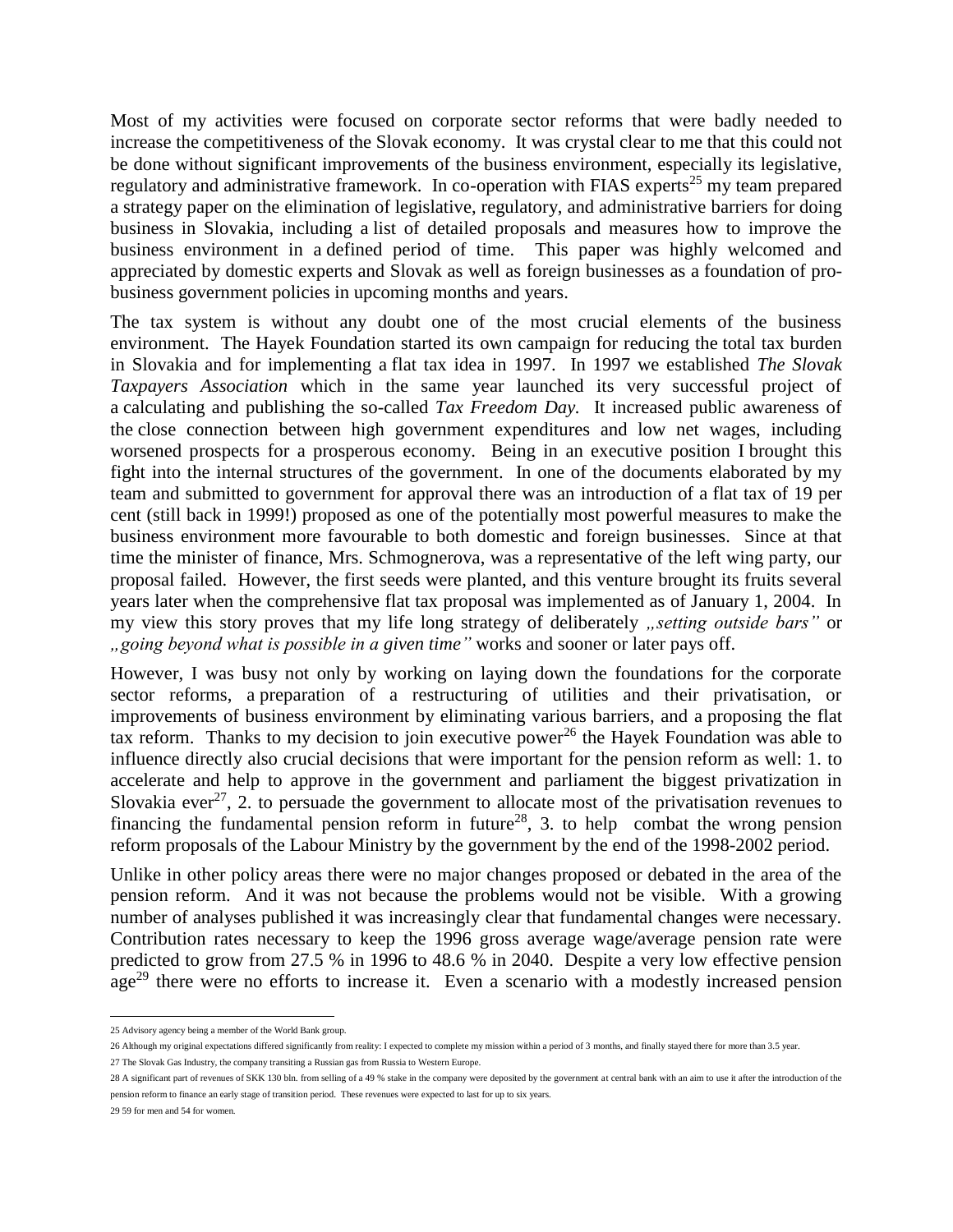age<sup>30</sup> the system would end up in significant deficit by 2040. Calculations showed that if demographic trends were to remain unchanged, in 2040 the receivers of benefits would outnumber the contributors. In other words, each worker would have to pay contributions to cover old-age benefits of more than one pensioner.

Why was there – despite all this persuasive evidence – almost no reaction from the responsible ministry? The answer is simple. Like in the case of the Finance Ministry, the Labour Minister Magvasi represented the left wing party. And he thought that the best way to implement the ideological principles of his party in his area of responsibility would be to pretend that there was still no sense of urgency, no need to change the pension age, no need to change pay-as-you-go financing. As a result, there was no incentive to look for alternative solutions. Even in a case that some solutions were mentioned unofficially, funded - capitalisation - schemes played no or only a minor role in them.

After two wasted years in the second half of 1998-2002, Mr. Magvasi finally prepared his reform proposal. However, it could hardly be called a reform, because what he came up with, if implemented, would be perhaps worse than the status quo. His proposal consisted of creating personal retirement accounts that would not be privately owned, and would be administered centrally by the public Social insurance company, and managed by investment committee members, some of which would be nominated by the government. Simply a nightmare!

When this proposal was submitted for inter-ministerial comments, I put much effort, time, and energy into voicing the strongest possible disagreement of the Ministry of Economy with this particular solution. I remember I called it *"the manifest of collectivism"* during one of our meetings aimed at settling the dispute between the two ministries.

Mr. Magvasi and his party were trying their best to get approval for this proposal from the government. We needed to use a strategy of combination of generating of both internal and external pressure on the minister and his ministry to force them to change their anti-reform attitudes. Even though the minister was using his political backing to defend his positions, he finally surrendered also due to a growing pressure from Ivan Miklos $31$  and his team. Fortunately, it was not enough. It was only several months prior to 2002 election when the government decided that this particular proposal would not be even submitted to the government and did leave the decision on the pension reform for a future government.

We have learned our lessons from this dangerous situation of being quite close to an implementation of a perverse pension reform. It was exactly this situation that forced us in the Hayek Foundation to make our next important and strategic decision that brought us further towards increased involvement in the pension reform "crusade": to prepare our own ambitious proposal of the pension reform, and to find potential allies abroad that would help us to fight with ideas efficiently for the reform.

It was in this period of 2000-2001 when I contacted José Piñera for the first time. I did not know him personally. I read about his achievements in Chile and I found his e-mail at his *"International Center for Pension Reform"<sup>32</sup>*. My intention was to get in touch with him and discuss the idea of a potential visit in Slovakia. I remember I expected to hear from him something like this: *I am busy, my diary is full, and anyway I charge a speaking honorarium of* 

 30 +1 year for men and +3 years for women in period 2002 – 2014.

<sup>31</sup> Miklos held in 1998-2002 a position of a Vice-Prime Minister for economic affairs, and enjoyed a strong position within the government being a close ally of the prime minister Dzurinda.

<sup>32</sup> Its website is as follows: www.pensionreform.org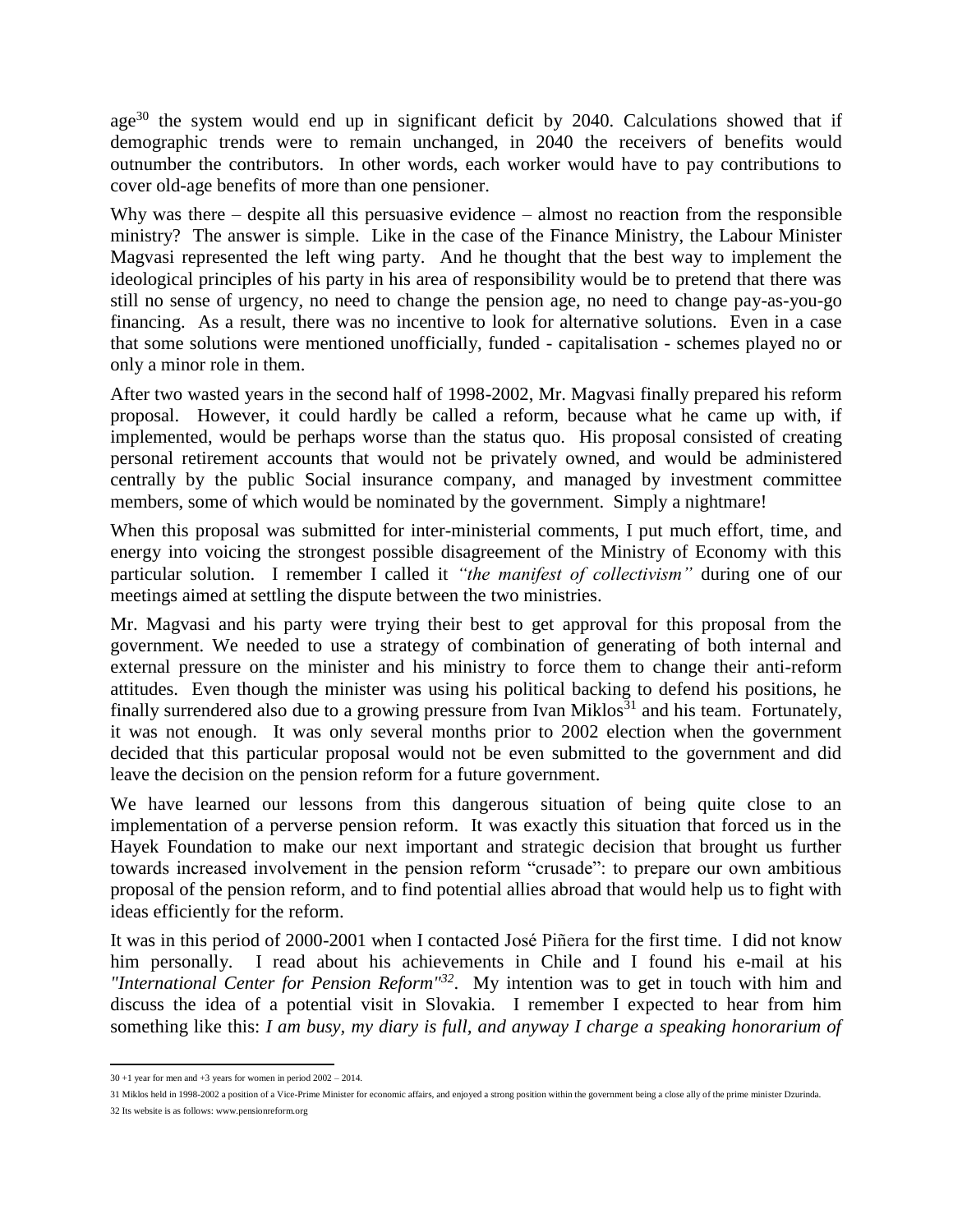*XY tens of thousand bucks.* Instead he replied immediately: *yes, I can come. My conditions: I do not take any money, when you invite me, I expect you to cover a business class air ticket from Santiago, a nice hotel and several cappuccinos in Bratislava. That is all. Oh no, still one more thing: because there are 200 countries in the world, I would come to Slovakia only in case there would be a realistic prospect that my presence there could help to make the LAST push for the reform.* It was decided. We started to do our homework.

# **IV. 2002-2006: The New World Record: The Pension Reform Prepared and Implemented in 30 Months**

- **The major problem of the period:** After previous periods of efforts aimed at increased awareness, periods of fights against the wrong solutions, the major challenge of 2002- 2006 became: 1. a preparation of a sound reform proposal and 2. its implementation.
- **My strategy:** 1. to fill a gap and to come up with our own proposal, 2. to attract attention of politicians by inviting José Piñera, 3. if the reform would receive "a green light", the NFAH team was ready to help with implementation of the reform

We started to work on our own pension reform proposal and on a preparation of José's visit almost immediately. There were regular parliamentary elections called for October 2002. We adjusted all our preparatory works towards this date. We had chosen June 2002 as the most appropriate timing for both the presentation of our own proposal and for the visit of José Piñera. Our team started the necessary analytical works, with Martin Thomay<sup>33</sup> working on the proposal full-time. At the same time an intense communication with José started in order to maximise the results of his presence in Slovakia.

Finally, we came to our mutual agreement that we would prepare a four-day visit of José in Slovakia. The date was set up for June 8-12, 2002. The program of the visit included the Annual lecture of the F. A. Hayek Foundation, the international conference on pension reform organised by the Foundation, presentation of its reform proposal during this conference, presentation of José, his TV appearances, meetings with politicians, etc.

After Jose´s arrival we started his visit with informal dinner in Bratislava Old Town with the Hayek Foundation team. We agreed that before an official part of the program Ivan Svejna would bring him to his hometown Banska Stiavnica, the UNESCO site, to see also other parts of Slovakia than Bratislava.

The next day they together visited Banska Stiavnica, an old mining town and picturesque place about two hours by car from Bratislava. Ivan prepared a small picnic there for the closest friends. Among them there was Ludovit Kanik, a friend of Ivan's, and at the same time a leader of small right wing value based party, the Democratic Party, that was preparing its campaign for the upcoming elections.

During informal discussions José strongly suggested to Ludovit Kanik to put a high priority in its agenda on the pension reform, to campaign with it, and even becoming a Labour Minister after elections with a vision of introduction of personal retirement pension accounts. Even if it seemed to be more like utopia at that time, José's words proved to be almost a self-fulfilling prophecy because Kanik after elections in fact became the Labour Minister and did implement the pension reform…But we still had several months to go.

 33 At that time working with The Hayek Foundation, later leaving us with an ambition to establish his own venture.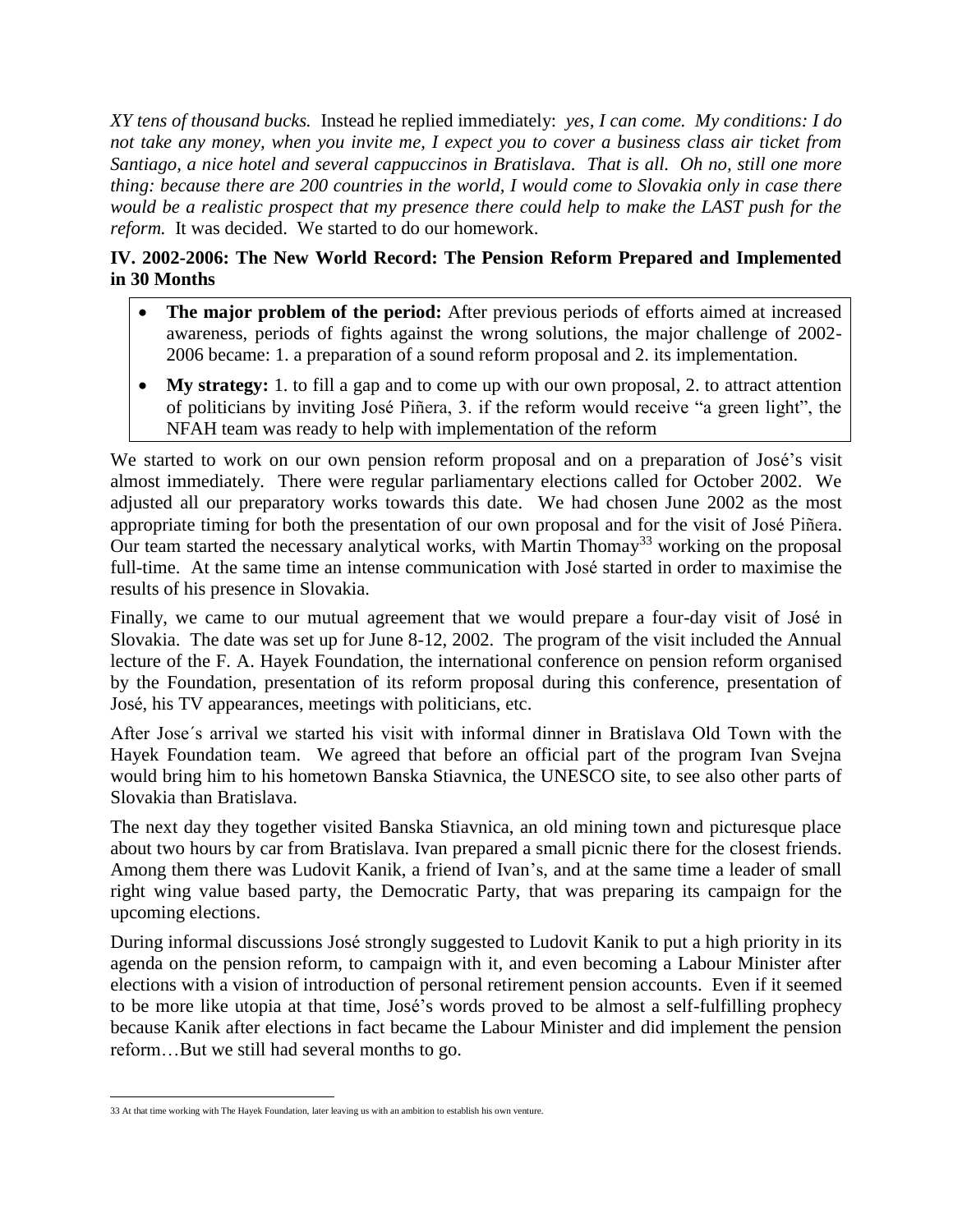The next immediate important event for us was the Annual Lecture of the F. A. Hayek Foundation on June 10, 2002. In my opening speech I introduced José as the famous architect of the successful and the best-known pension reform in the world. I underlined that as any important and pioneering reform it has its own supporters and opponents. Most of these debates were available to us. However, it is much better to hear directly once rather than to read ten times the second-hand information. And I gave the floor to José. Since I never had the opportunity to listen to Jose lecturing, his presentation was a big surprise for everybody in the conference hall, including myself!

José in his lecture showed his best performance, making an enthusiastic, eye-opening speech, presenting his famous small pension book, and warning politicians to avoid measures that would hurt pensioners *"do not touch grandmother's money"*. And he was repeating it again and again the next day during the conference, in his interviews with press, in his TV and radio interviews, and during a press conference.

After his return to Santiago I thanked him in my e-mail of June 26, 2002: *I want to thank you for everything what you did in Slovakia to support a pension reform here. From responses of direct participants and from media coverage of your visit it is clear that people here were really deeply impressed by your presentations, interviews, arguments and above all by SIMPLE language you used to talk about these issues.* 

*I must confess that personally you have surprised even me. Of course, I was looking forward to meeting you as a personality who is well-known all over the world. However, I was expecting to meet someone who is "a former :-) reformer", who is making his living from his past performance. I found that in fact you are the perfect opposite of that. I found a man who is seeing the world as a continuous opportunity to look for improvements of our lives, to identify them, to prepare an action plan and to execute it successfully.* And José replied by quoting what Ronald Reagan used to say, *"you ain't seen nothing yet".*

Our conference on pension reform was attended by the specialists and experts from insurance companies, pension funds as well as general public. During this conference we introduced our own proposal of pension reform in Slovakia. Of four types of pension reforms, the parametric changes, notional accounts, multi-pillar models and full privatization of social security, we presented our strong preference for the full privatization. In the long term our proposal would mean an elimination of the current PAYGO system by a system of voluntary savings, without any mandatory aspects. Minimum subsistence level would be guaranteed by arrangements outside the pension system itself.

Again, with my deliberate strategy of "going beyond the possible", we went for this radical proposal as a point of departure, knowing that politicians that were present at the conference were ready to "digest" only certain parts of it. The more radical the original proposal was, the more likely the final compromise would be acceptable also for us.

The October 2002 elections were won by Mr. Meciar and his party again. The situation after the 1998 elections repeated itself also after 2002 elections. Because of a low coalition potential of Mr. Meciar, three right wing parties of the then government coalition were able to form a new government, which was even more reform-oriented than the previous one because it was joined by a newly established right wing party.

A window of opportunity for the second wave of fundamental reforms putting Slovakia ahead of other transition countries was opened after October 2002, including labour market reform, flat tax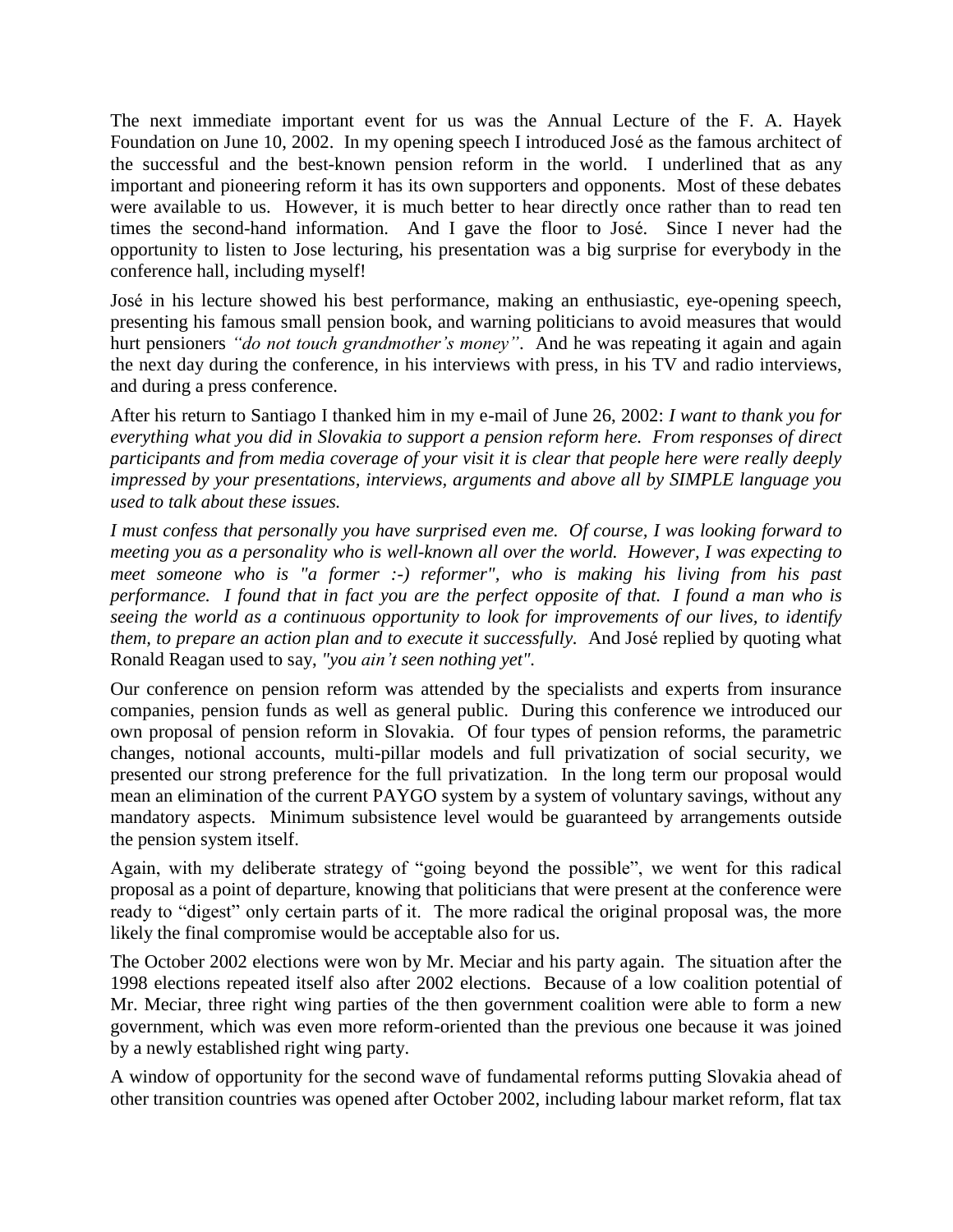reform, further reforms of business environment, school system reform, health care reform, fiscal decentralisation reform, and, of course, the pension reform. Ivan Miklos, the deputy prime minister and finance minister of the Slovak Republic in the second government of Mikulas Dzurinda, could report in his article in the Wall Street Journal encouraging news also what concerns the pension reform: "*We are preparing the pension reform to transfer the current payas-you-go system to a program of real savings in personal accounts."<sup>34</sup>*

When this unique window of opportunity for implementation of the ambitious pension reform was opened, we had made another important strategic decision. After my 1999-2002 mission at the Ministry of Economy, we deliberately opted for our think tank to become a do tank again. We decided to send our expert team to help Ludovit Kanik as the responsible minister and his ministry to implement the pension reform we had long been campaigning for. The F. A. Hayek Foundation expert team, including Ivan Svejna, Martin Chren, and Martin Thomay became an important part of the pension reform team at the Ministry of Social Affairs of Slovakia during years 2002 – 2003, with Ivan Svejna becoming a Director General of the Ministry and a Head of the team responsible for a preparation of a reform strategy. Later on, Ivan and Martin wrote a book *"Pension Reform: The Slovak Way"* describing their experience from this period.<sup>35</sup>

Our previous close contacts with the world's best reformers proved to be of crucial importance for the whole reform. It was natural that Ivan Svejna in his new position invited – following a suggestion from José Piñera – two experienced Chilean advisors, Augusto Iglesias, and Klaus Schmidt-Hebel. They joined the team and without their important contribution it is difficult to imagine that the final overall result would have been equally successful.

### **Overview of Major Reform Features**

During 2003 two main legislative acts – the Social Insurance Act and the Old-Age Pension Savings Act – were prepared by the reform team. These two bills have set up the framework for the new pension system that was expected to operate in Slovakia from January 1, 2005. The Social Insurance Act set down changes in the unfunded pension system, the Old-Age Pension Saving Act created a new, fully-funded pillar of the pension system.

The main changes brought by the Social Insurance Act were: a) the new model of calculating of old-age benefits paid by the unfunded pension system using the so-called "Personal Wage Points", b) gradually increasing the retirement age to 62 years, c) a new structure of both mandatory pension contributions and benefits, and d) a complex re-definition of the disability benefits. Based on the Old Age Pension Saving Act, new Pension Companies were able to start their businesses in Slovakia, managing the personal retirement accounts of Slovak workers.

Prior to reform Slovaks were obliged to pay to the PAYGO system contributions of 28.75 % of their gross wages <sup>36</sup>, and the system promised in exchange to pay an average old-age benefit amounting to 50 % of gross wages. The reform allowed workers to redirect a significant part of their contributions, 9 % of gross wage<sup>37</sup>, to their personal retirement accounts.

The system is mandatory for citizens who entered the labour market for the first time after January 1<sup>st</sup>, 2005. Citizens who decided that they were not going to retire earlier than after ten years, could opt to stay in the state-operated PAYGO system or switch to the new system within

 $\overline{a}$ 34 Ivan Miklos: A Flat Tax and More, May 8, 2003 , Wall Street Journal.

<sup>35</sup> The book was called "Dôchodková reforma po Slovensky" and was published in Slovak in 2004. It is also available on web pages of The F. A. Hayek Foundation, www.hayek.sk.

<sup>36</sup> 18 % for old-age benefits, 6 % for disability and survivorship insurance, 4.75 % for Reserve Fund.

<sup>37</sup> The single largest share redirected to the system of private retirement accounts in Europe!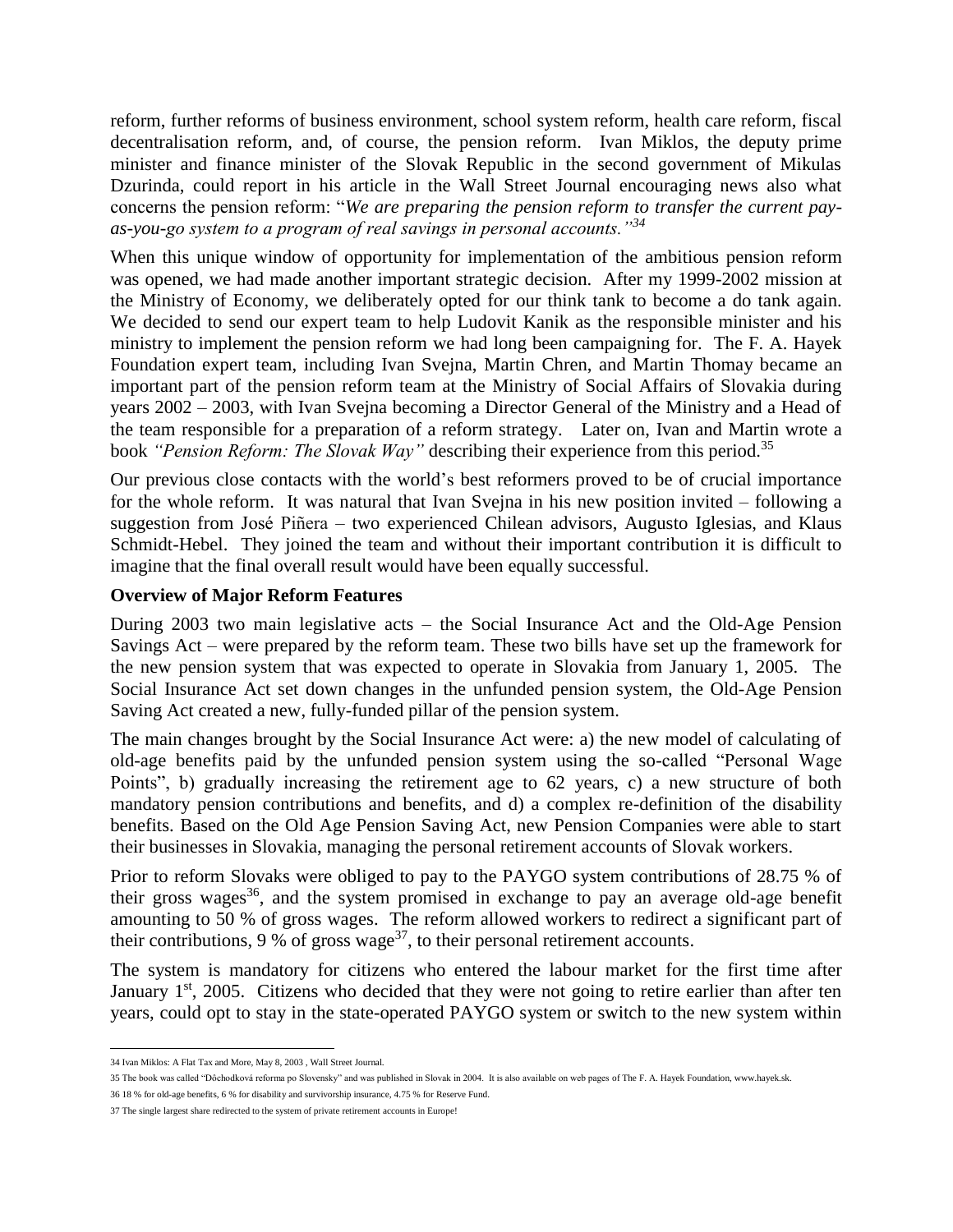a period of 18 months<sup>38</sup>. All citizens who were already retired or wanted to retire earlier than in the next ten years were asked to stay in the state-operated system.

The pension funds, accumulating workers' pension savings, are managed by private Pension Companies. The pension Companies are under strict supervision of the Financial Market Authority. Each of the pension companies set up three different pension funds, each of them having a different portfolio of securities. The Old-age Pension Savings Bill determines strict investment limits for each of the funds, based on type of securities, their issuers and ratings, the main goal being to diversify investment as much as possible to reduce risks.

## **The battle for private ownership of pension savings in 2003**

From the description above one might wrongly assume that everything was almost perfect during the preparatory stage of what finally became a successful pension reform. In reality, just the opposite was true. Firstly, there were growing disagreements over the size and parameters of the PAYGO. These disagreements forced Ivan Svejna and part of his team to depart from the ministry during 2003. Unfortunately, it did not wake up the politicians in charge to the need for adjustments in the PAYGO system and these changes will still need to be made in upcoming years.

There was even more serious source of tension, however. It was a question of ownership of pension savings. An overall situation with two crucial structural reforms, the flat tax and pension reform, looked optimistic, even rosy in the autumn of 2003. In my e-mail to José from November 1, 2003 I was able to report: *Dear José, let me start with great news from Slovakia: last Tuesday our parliament adopted a 19 % flat tax that should be effective from January 1, 2004. In all likelihood January 1, 2004 will also mark the beginning of the pension reform since this parliamentary session is discussing the last piece of the reform proposal.*

Anti-reform forces mobilised themselves in the very last moment and they used a debate on fiscal consequences of private retirement accounts for their own purposes. The EU intervened into our reform efforts when Brussels announced that increased transition costs will not be tolerated and will be considered as a regular part of the deficit. This was a "cold shower" for some reformers and also anti-reformers started to come up with the proposals how to meet a Maastricht criteria by keeping all financial flows of the reformed pension system within the public finances. In other words, how to have pension savings accumulated in personal accounts of citizens owned publically instead of privately.

This was one of the most important issues, because without private ownership the whole reform would be only mimicking the true reform. Fortunately, in the middle of the parliamentary debate on this issue, a visit of our parliamentary delegation to Chile was scheduled for this period. The members of our parliament visited Santiago where they held many meetings with people associated with the reformed pension system in Chile, including a special 3-hour meeting with José Piñera.

What happened during that meeting is summarised in the following e-mail received from José on December 9, 2003: *"Jan, Slovakia should approve a pension reform in which every worker OWNS his/her retirement account. I cannot support a reform in which the government owns the accounts, because there is a clear possibility that some government will in the future confiscate all or part of the workers hard-earned money. It will be another big frustration for the Slovak* 

 38 January 1, 2005 and June 30, 2006.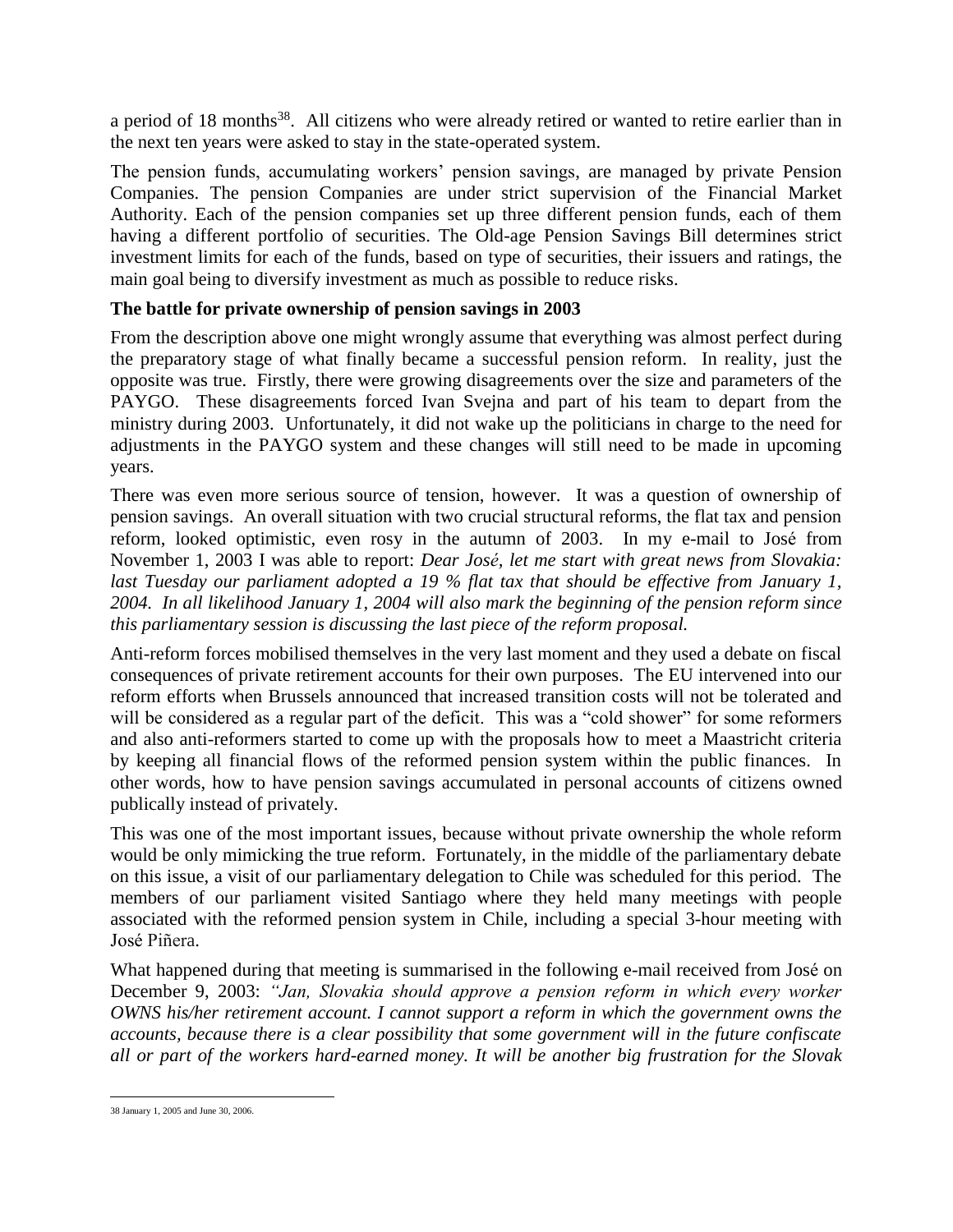*people. I was very surprised to discover this key departure from the Chilean system only once the delegation was here. Nobody had told me about that. Since I am committed to principles, and not political tactics, I oppose that distortion of the idea of private personal retirement accounts and I said that with full force and independence to Minister Kanik and the full commission (and all the deputies supported my position). Best, José"*

The further acceleration of the next course of events can be clearly seen in my reply to José from December 11, 2003: "*Dear José, you have made a great impression on all members our parliamentary delegation. After their return from Chile they were repeatedly making references to views of yours - as views of an already well known "classic" in Slovakia. I wish we could send there all our MPs, and all ministry staff, including the minister, well before they started to work on the reform..."*

In following days, after many exciting debates and negotiations in a parliament, there was a right decision taken be our deputies. Minister Kanik could send his letter to José Piñera on December 19, 2003 starting in a following way: "*Dear Mr*. *Piñera, I would like to share some good news with you. On Tuesday the 16th December 2003, the Slovak parliament approved the law on the old-age pension savings scheme. Thus, as of 1 January 2005, Slovak workers will start depositing 9 % into their personal savings accounts. These savings will be their private property, to which succession rights will fully apply."* And he continued: "*Your visit to Slovakia had started an intense discussion about the pension reform, and enormously influenced the generation of a favourable political climate. I am confident that the pension reform, borne by your inspiration and with your significant assistance, will bring not only higher pension to our citizens, but also freedom and self-assurance while seeking out the correct way. The time of our visit to Chile coincided with the period of acute search for parliamentary support of the main law of the reform. The discussion with you made great impression, and contributed to a major extent to the determination and will of the members of our parliament to push through this historically new project of the pension system in our society. Ludovit Kanik"*

The same day, December 19, 2003, José Piñera replied to Kanik by e-mail: "*You have given me the best possible Christmas gift. Congratulations for a pension reform that, as you say, gives private ownership of their pension accounts to Slovak workers. ...I have already begun to tell my network around the world that Slovakia, with its twin structural reforms (pension and flat tax), has become a leading reform country in Europe".*

All in all, when we consider June 2002 as a sort of a "kick off" event of the true reform, there was a relatively very short period of 30 months within which the reform was successfully debated, prepared, and finally implemented. In other words, a new world record in the discipline of pension reform implementation had been set.

## **The second visit of** José Piñera **and the June 2006 parliamentary elections**

On June 17, 2006 there were parliamentary elections in Slovakia again. Pre-election public opinion polls were dominated by a leftist populist opposition party SMER with ratings close to 30 %. There were two major issues in their pre-election campaign: 1. heavy criticism of all reforms<sup>39</sup> adopted by the right-wing government, 2. promises of reversal of most of these reforms under a slogan of a reinstallation of a welfare state that is typical for continental Western Europe. Even the pension reform was demonised as a mere business for the private pension funds at the expense of pensioners.

 39 Described as irresponsible and even "brutal" social experiments on citizens.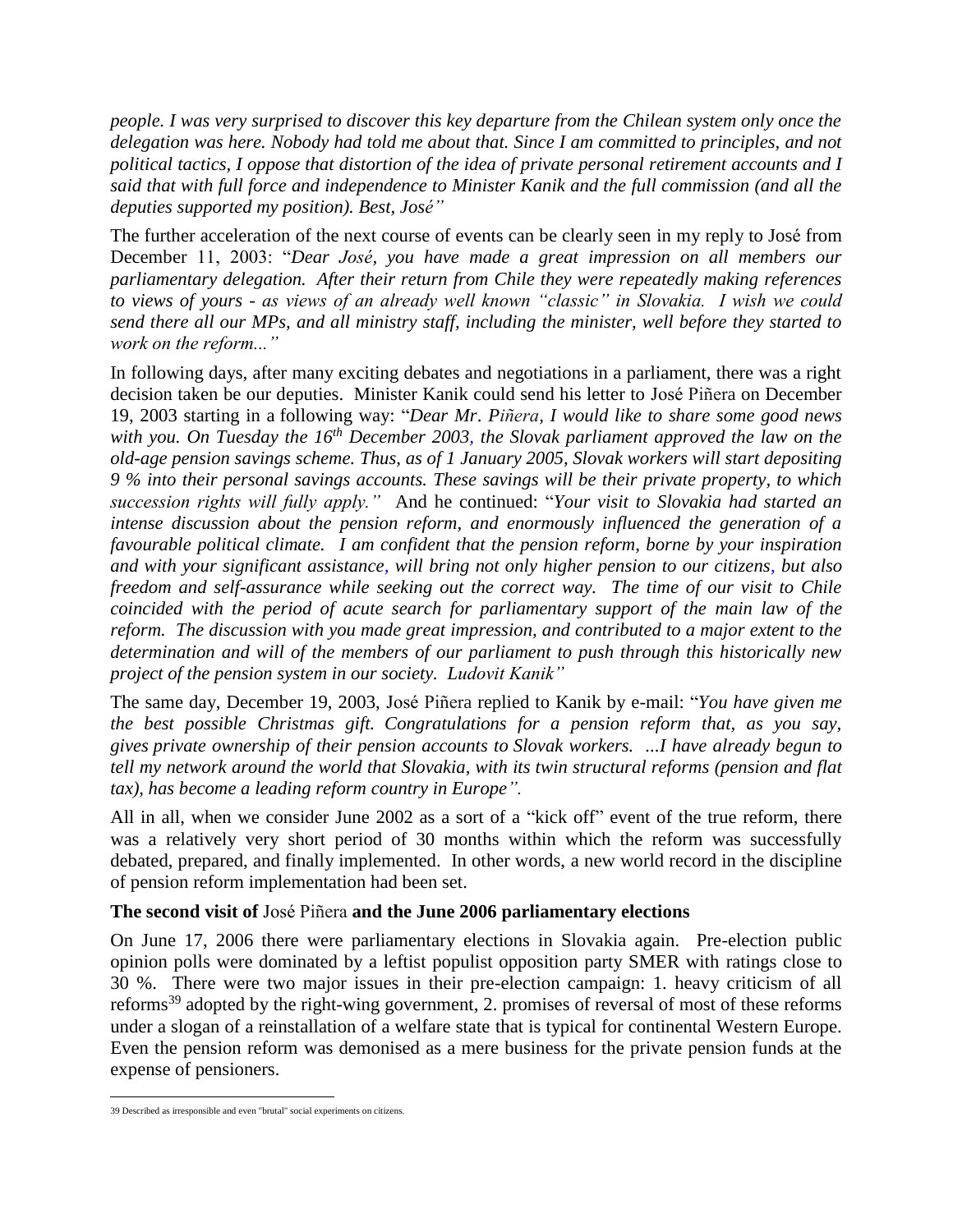At the Hayek Foundation we envisaged an escalation of these debates in our pre-election campaign well in advance. That is why we made a preliminary agreement with José on his second trip to Slovakia still back in 2005. We thought it was a good timing to invite José in May 2006 in order to defend the pension reform and its major results.

When it came to the program of the visit, we agreed that we would basically follow the pattern of his first trip: 4 days, the conference on the pension reform, and many press, TV, and radio interviews and press conferences, including the major press conference with the minister of finance, Ivan Miklos. During this press conference Ivan Miklos announced that the pension reform was one of the most fundamental reform measures of the outgoing government that was already benefiting millions of workers, accumulating SKK billions of pension savings on their private accounts. In his presentation José Piñera congratulated the outgoing government and the minister for a well-done job while implementing the reform and underlined the importance of the reform for the future prosperity of Slovak citizens and their economy.

In his keynote speech in the opening session of the conference, assessing the first results and prospects of the pension reform, José summarised the major contributions of personal retirement accounts in improving the performance of the Slovak economy, and above all, for increased standards of living and individual freedoms of the Slovak citizens in the future. And he kept sending the same major message while making many follow-up interviews with both printed and electronic media.

In addition to media, politicians and political parties were among our target groups when organising this conference. That is why there was also a panel discussion with representatives of political parties to express their views on the pension reform, and to reveal their plans as far as a future of the reformed pension system concerned. 6 of 7 relevant parties likely to make it into the parliament stated clearly that they were satisfied with the pension reform as implemented and that they had no plans for significant changes. Only the  $7<sup>th</sup>$  party, SMER, remained a risk factor, as it considered reducing payments to IRAs from 9 to 6 percent, or other significant adjustments<sup>40</sup> in the reformed pension system.

Even though SMER finally won the elections on 17 June 2006 with a comfortable 29 percent, three right wing parties of the outgoing government coalition got 38.5 percent, including the leading party of a Prime Minister Dzurinda with surprising 18.4 percent. Total results - 29 percent for the left, 38.5 percent for the right, and 20 percent for the centre<sup>41</sup> - were not bad at all. All in all, the right wing parties were even in a position to stay in power if they made an agreement with Mr. Meciar who changed his behaviour and strategy significantly during the last four years<sup>42</sup>. However, it was still not enough for the Christian Democrats and they announced they would never form a coalition with Meciar, so this option was not explored.

The trick was that there were two other parties mentioned above with their total 20 percent. The new government was thus formed as a combination of the leftist opposition party SMER, led by Mr. Robert Fico, and two other opposition parties with Mr. Fico as the new prime minister.

Despite these developments I remained confident that we would be able to keep the majority of the reforms unchanged, namely the flat tax and the pension reform. To achieve this, we needed to invest almost all our time and energy after the June 2006 elections into lobbying and defending

 $\overline{a}$ 40 Even to abolish the whole reformed system.

<sup>41</sup> For two parties - The Slovak National Party and HZDS, Mr. Meciar´s, the former Prime Minister (before1998) party – declining to define themselves as neither left-wing nor right-wing party.. 42 In a positive way.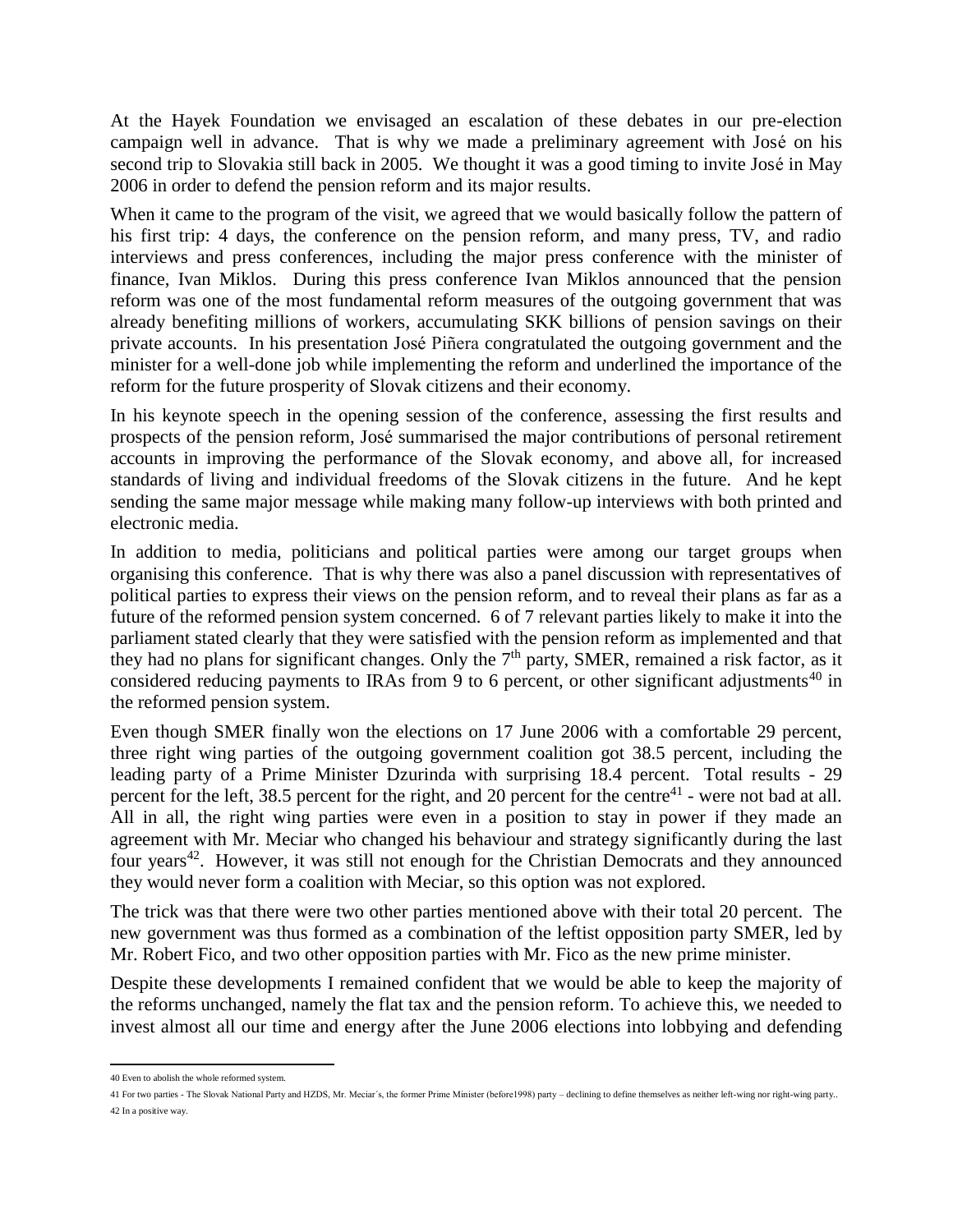crucial reform achievements, including the pension reform. We used a strategy of a public campaign called *"Save the Pensions"* that was combined with internal lobbying via employers´ organisations and other pressure groups.

There was no guarantee that our voice would be heard<sup>43</sup>, but mutual communication was still better than no communication at all. SMER as the strongest party of the new government coalition used its right to nominate ministers with heavy portfolios, including the ministry of labour and finance. Their statements after elections were significantly less radical as compared to their pre-election rethorics. The new lady minister never repeated the pre-election fantasies about abolishing the reformed pension system. And with more and more days in the office she was closer and closer to keeping the 9 percent of contributions than proposing a reduction. The only firm commitment that remained in terms of the reformed pension system was to make it voluntary in future.

On 1 August 2006 the new Prime Minister presented his government declaration in parliament. When dealing with the pension system, much attention was paid to ways to improve the stability of the PAYGO system. On the reformed pension system, the new government declared: *"the government will maintain the system of old-age pension savings system".* No single word on its abolishment, no single word on any potential plans to reduce the contribution rates. The only fundamental adjustment the government finally declared was its plan to make the reformed system voluntary. Although future consequences of this measure need to be analysed more indepth, after more details of these plans will be released, of all measures that were considered by the government, this is the least dangerous. Its flaws can be eliminated by improving the pension funds' marketing strategies when competing for future clients within the PAYGO system. Of course, a *conditio sine qua non* of this optimism is that the government does not make the PAYGO an artificially attractive alternative for workers considering their personal options.

At the very end of each story we usually want to a Happy End. As we know *"all is well that ends well".* Can this be considered as the Happy End of our Story? I do believe it can. Firstly, the new leftist government decided to keep the reformed pension system. Secondly, the figures say it all: a total number of people switching to IRAs is about 1.4 million, i.e. about 70 per cent of all eligible people, with SKK 17.5 billion accumulated pension savings in their privately owned savings accounts.

## **V. Concluding Remarks**

I know from my practical experience that in order to succeed in implementing fundamental changes, several factors need to be in place: 1. open crisis – and in Slovakia we had it after 1993- 1998 period of irresponsible macroeconomic policies, and the lack of microeconomic adjustments, 2. appropriate inspiration and a reform model – and we had them in José Piñera , and his reform efforts in Chile, 3. a free market think tank and "do tank" – we had the F. A. Hayek Foundation, 4. politicians ready and willing to implement the necessary reform steps – we had Ivan Miklos, and Ludovit Kanik.

Even if all four factors would be in place at the same time, it still does not need to be sufficient. There is still another factor that needs to work in favour of reform efforts. The framework conditions need to be supportive as well. If minister Magvasi had been able to get approval for

 43 There were also trade unions and other groups lobbying and having quite opposite priorities.